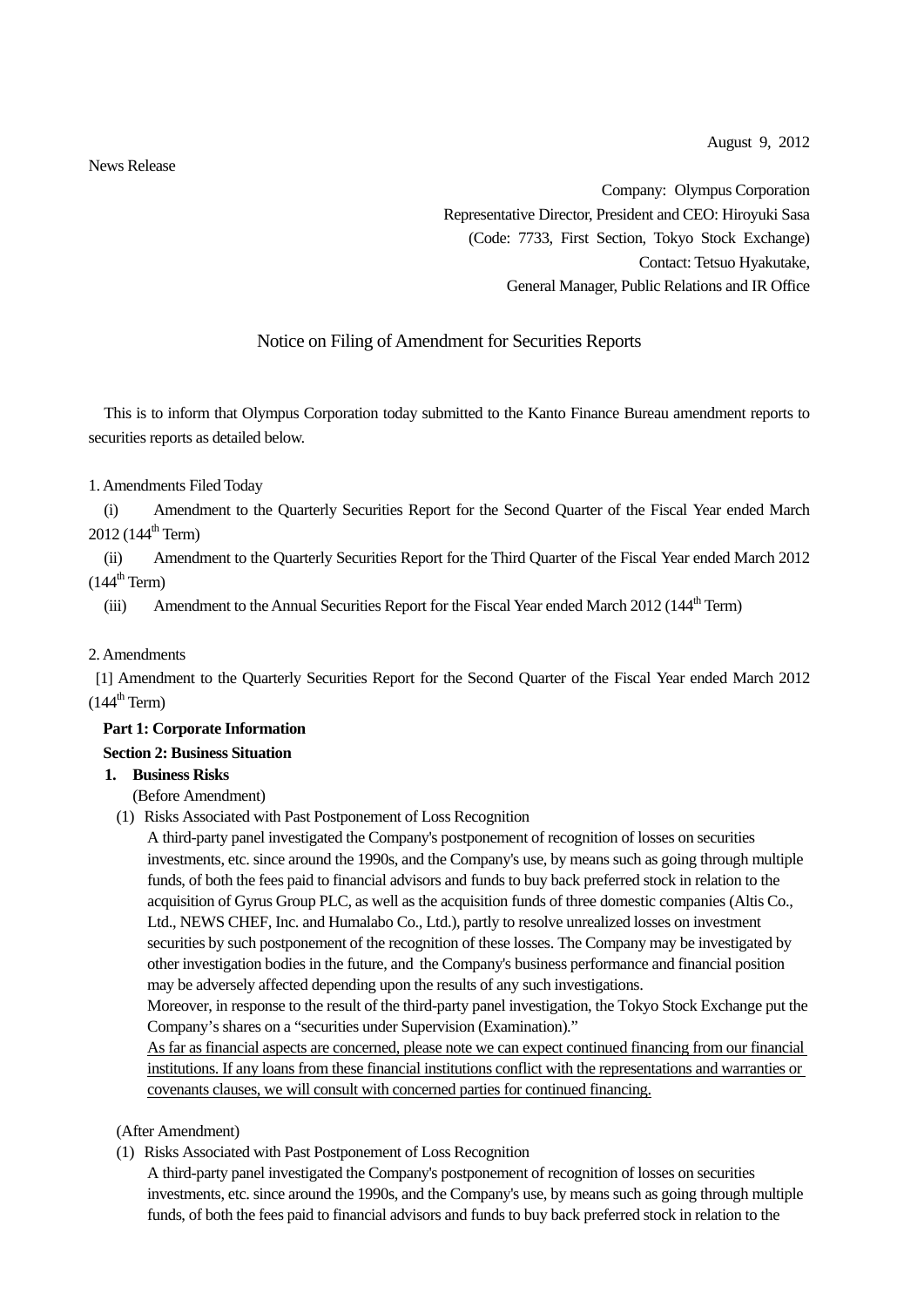acquisition of Gyrus Group PLC, as well as the acquisition funds of three domestic companies (Altis Co., Ltd., NEWS CHEF, Inc. and Humalabo Co., Ltd.), partly to resolve unrealized losses on investment securities by such postponement of the recognition of these losses. The Company may be investigated by other investigation bodies in the future, and the Company's business performance and financial position may be adversely affected depending upon the results of any such investigations.

Moreover, in response to the result of the third-party panel investigation, the Tokyo Stock Exchange put the Company's shares on a "securities under Supervision (Examination)."

Please note that in terms of the ¥320,000 million long-term loans forming part of the loans payable to the Company's financial institutions, the misrepresentation in financial statements and others due to postponing recognition of losses conflicts with the representations and warranties clause, as well as the covenants clause, in addition to missing the submission deadline for the quarterly securities report for the second quarter of the fiscal year ended March 2012 under the Financial Instruments and Exchange Act (within 45 days after the end of the second quarter). Although these issues may adversely affect the Group's financing activities and cost thereof, we are currently consulting with our financial institutions to ensure their continued financing without exercising an acceleration clause, and have confirmed that as of this point, they intend to continue financing.

#### **Section 4: Financial Status**

#### **1. Consolidated Quarterly Financial Statements**

#### **Additional Information**

(Before Amendment)

First Half under Review (From April 1 to September 30, 2011)

#### **Change to Effective Statutory Tax Rate**

 With the promulgation of the "Act for Partial Revision of the Income Tax Act, etc. for the Purpose of Creating Taxation System Responding to Changes in Economic and Social Structures" (Act No. 114, 2011) and "Act on Special Measures for Securing Financial Resources Necessary to Implement Measures for Reconstruction following the Great East Japan Earthquake" (Act No. 117, 2011) on December 2, 2011, it has been decided to apply a new corporate income tax rate for the fiscal years starting on or after April 1, 2012, as well as to impose a special corporate tax for reconstruction on the fiscal years starting between April 1, 2012 and March 31, 2015. Along with these, the effective statutory tax rate for the calculation of deferred tax assets and deferred tax liabilities will be revised from 40.69% to 38.01% for the temporary differences or the like expected to be settled in the fiscal years starting on or after April 1, 2012, and to 35.64% for the temporary differences or the like expected to be settled in the fiscal years starting on or after April 1, 2015. As a result of these changes, we performed a recalculation based on temporary differences or the like as of the end of the second quarter under review, and found a decrease of ¥1,266 million in deferred tax assets of current assets, a decrease of ¥687 million in deferred tax assets of noncurrent assets, and an increase of ¥1,953 million in income tax – deferred.

(After Amendment)

First Half under Review (From April 1 to September 30, 2011)

#### **Change to Effective Statutory Tax Rate**

 With the promulgation of the "Act for Partial Revision of the Income Tax Act, etc. for the Purpose of Creating Taxation System Responding to Changes in Economic and Social Structures" (Act No. 114, 2011) and "Act on Special Measures for Securing Financial Resources Necessary to Implement Measures for Reconstruction following the Great East Japan Earthquake" (Act No. 117, 2011) on December 2, 2011, it has been decided to apply a new corporate income tax rate for the fiscal years starting on or after April 1, 2012, as well as to impose a special corporate tax for reconstruction on the fiscal years starting between April 1, 2012 and March 31, 2015. Along with these, the effective statutory tax rate for the calculation of deferred tax assets and deferred tax liabilities will be revised from 40.69% to 38.01% for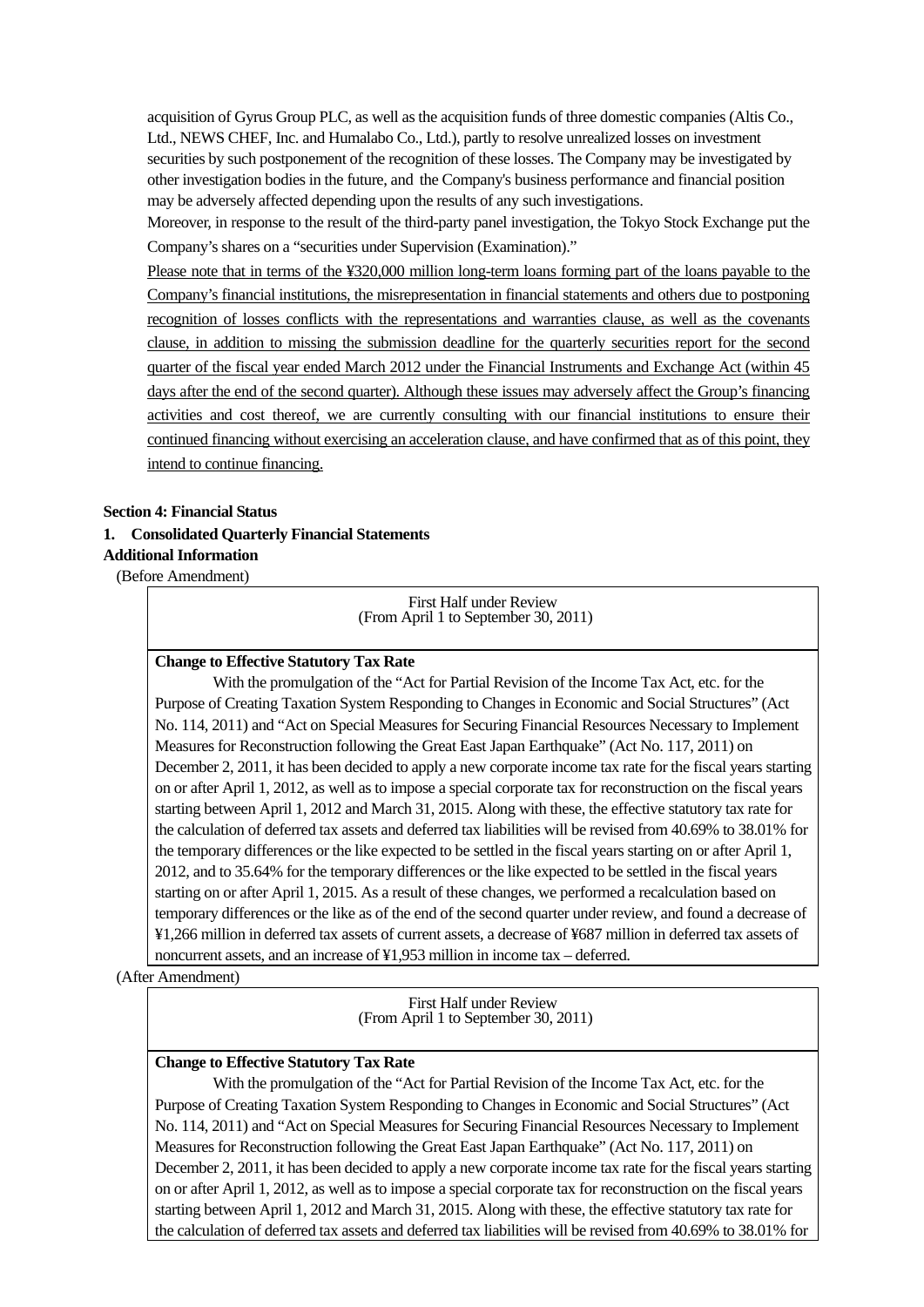the temporary differences or the like expected to be settled in the fiscal years starting on or after April 1, 2012, and to 35.64% for the temporary differences or the like expected to be settled in the fiscal years starting on or after April 1, 2015. As a result of these changes, we performed a recalculation based on temporary differences or the like as of the end of the second quarter under review, and found a decrease of ¥1,266 million in deferred tax assets of current assets, a decrease of ¥687 million in deferred tax assets of noncurrent assets, and an increase of ¥1,953 million in income tax – deferred.

## **Conflict with the Representations and Warranties Clause and the Covenants Clause in Long-term Loan Agreements**

 In terms of the ¥320,000 million long-term loans as part of the loans payable to the Company's financial institutions, the misrepresentation in financial statements and others due to postponing recognition of losses conflicts with the representations and warranties clause as well as the covenants clause, as stated in "Section 4 Financial Status, 1. Consolidated Quarterly Financial Statements, Additional Information," in addition to the fact that we missed the submission deadline for the quarterly securities report for the second quarter of the fiscal year ended March 2012 under the Financial Instruments and Exchange Act (within 45 days after the end of the second quarter).

 We are currently consulting with our financial institutions to ensure their continued financing without exercising an acceleration clause, and have confirmed that as of this point, they intend to continue financing.

[2] Amendment to the Quarterly Securities Report for the Third Quarter of the Fiscal Year ended March 2012 (144th Term)

## **Part 1: Corporate Information**

## **Section 2: Business Situation**

## **1. Business Risks**

(Before Amendment)

(1) Risks Associated with Past Postponement of Loss Recognition

The Securities and Exchange Surveillance Commission and other bodies are currently investigating the Company's postponement of recognition of losses on securities investments, etc. since around the 1990s, and the Company's use, by means such as going through multiple funds, of both the fees paid to financial advisors and funds to buy back preferred stock in relation to the acquisition of Gyrus Group PLC, as well as the acquisition funds of three domestic companies (Altis Co., Ltd., NEWS CHEF, Inc. and Humalabo Co., Ltd.), partly to resolve unrealized losses on investment securities by postponement of the recognition of these losses. The Company may be investigated by other investigation bodies in the future, and the Olympus Group's business performance and financial position may be adversely affected depending upon the results of any such investigations.

As far as financial aspects are concerned, please note we can expect continued financing from our financial institutions. If any loans from financial institutions conflict with the representations and warranties or covenants clauses, we will consult with concerned parties for continued financing.

## (After Amendment)

(1) Risks Associated with Past Postponement of Loss Recognition

The Securities and Exchange Surveillance Commission and other bodies are currently investigating the Company's postponement of recognition of losses on securities investments, etc. since around the 1990s, and the Company's use, by means such as going through multiple funds, of both the fees paid to financial advisors and funds to buy back preferred stock in relation to the acquisition of Gyrus Group PLC, as well as the acquisition funds of three domestic companies (Altis Co., Ltd., NEWS CHEF, Inc. and Humalabo Co., Ltd.), partly to resolve unrealized losses on investment securities by postponement of the recognition of these losses. The Company may be investigated by other investigation bodies in the future, and the Olympus Group's business performance and financial position may be adversely affected depending upon the results of any such investigations.

Please note that in terms of the ¥320,000 million long-term loans forming part of the loans payable to the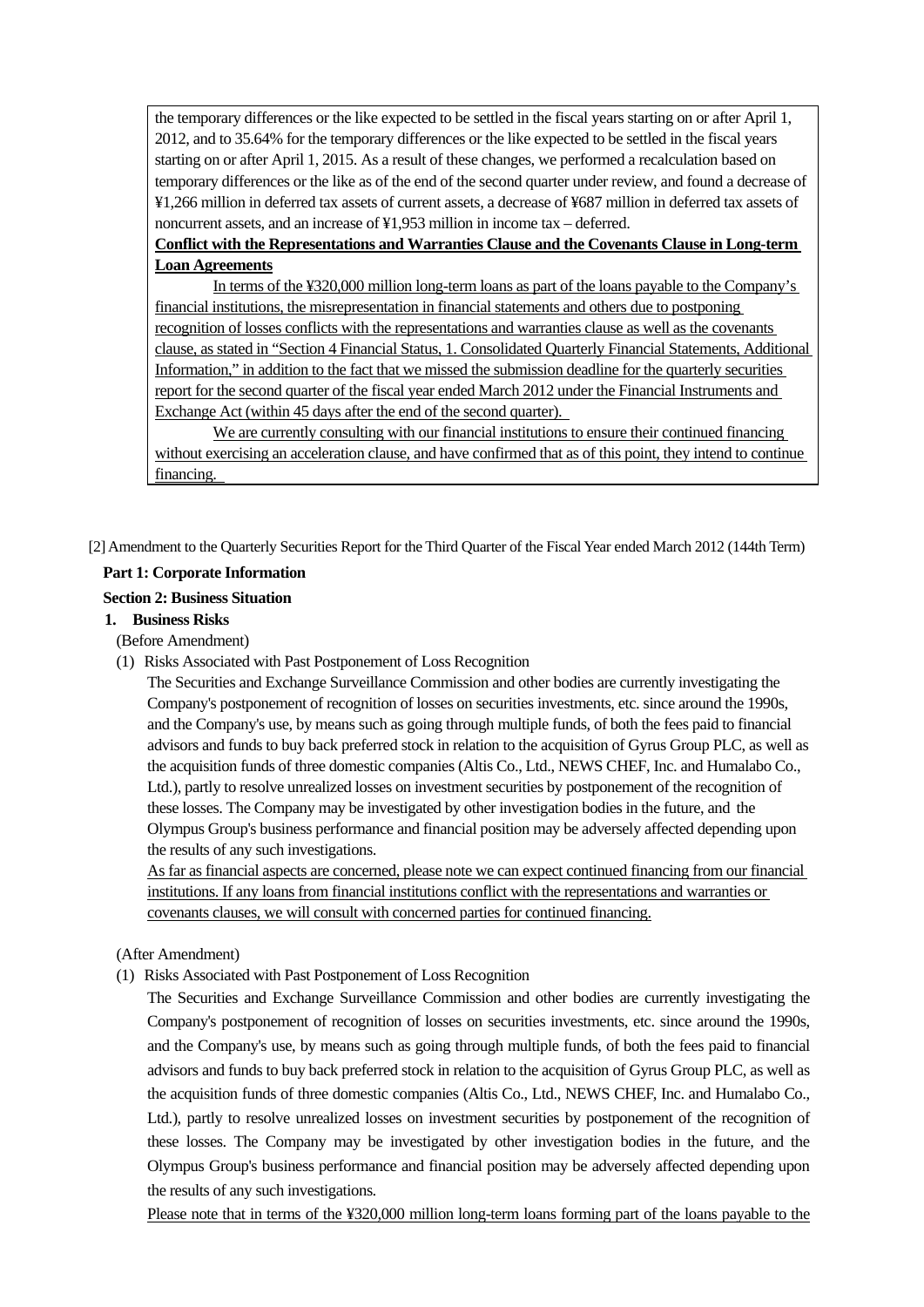Company's financial institutions, the misrepresentation in financial statements and others due to the postponement of loss recognition conflicts with the representations and warranties clause, as well as the covenants clause, in addition to missing the submission deadline for the quarterly securities report for the second quarter of the fiscal year ended March 2012 under the Financial Instruments and Exchange Act (within 45 days after the end of the second quarter). Although these issues may adversely affect the Group's financing activities and cost thereof, we are currently consulting with our financial institutions to ensure their continued financing without exercising an acceleration clause, and have confirmed that as of this point they intend to continue financing.

## **Section 4: Financial Status 1. Consolidated Quarterly Financial Statements Additional Information**

(Before Amendment)

First Nine Months under Review (From April 1 to December 31, 2011)

### **Application of Accounting Standard for Accounting Changes and Error Corrections and Others**

 The "Accounting Standard for Accounting Changes and Error Corrections" (ASBJ Statement No.24, December 4, 2009) and the Guidance on Accounting Standard for Accounting Changes and Error Corrections (ASBJ Guidance No.24, December 4, 2009) are applied to any accounting changes or error corrections made at or after the beginning of the first quarter.

#### **Future Situation**

 As a result of the November 8, 2011 announcement about the Company's postponement of loss recognition on securities investments, domestic and overseas (including British and American) investigation authorities, supervisory organizations and other public agencies have started their investigations. If these investigations find any new fact on or after the day following the submission date of the quarterly securities report, the consolidated quarterly financial statements may be corrected. In addition, as a result of the Company's inappropriate financial reporting, the holders of the Company's American depositary receipts and others have filed a lawsuit against the Company, and there is a risk that various shareholders and shareholder groups may claim damages or file lawsuits against the Company in the future for a similar reason.

#### (After Amendment)

First Nine Months under Review (From April 1 to December 31, 2011)

#### **Application of Accounting Standard for Accounting Changes and Error Corrections and Others**

 The "Accounting Standard for Accounting Changes and Error Corrections" (ASBJ Statement No.24, December 4, 2009) and the Guidance on Accounting Standard for Accounting Changes and Error Corrections (ASBJ Guidance No.24, December 4, 2009) are applied to any accounting changes or error corrections made at or after the beginning of the first quarter.

#### **Future Situation**

 As a result of the November 8, 2011 announcement about the Company's postponement of loss recognition on securities investments, domestic and overseas (including British and American) investigation authorities, supervisory organizations and other public agencies have started their investigations. If these investigations find any new fact on or after the day following the submission date of the quarterly securities report, the consolidated quarterly financial statements may be corrected. In addition, as a result of the Company's inappropriate financial reporting, the holders of the Company's American depositary receipts and others have filed a lawsuit against the Company, and there is a risk that various shareholders and shareholder groups may claim damages or file lawsuits against the Company in the future for a similar reason.

**Conflict with the Representations and Warranties Clause and the Covenants Clause in Long-term**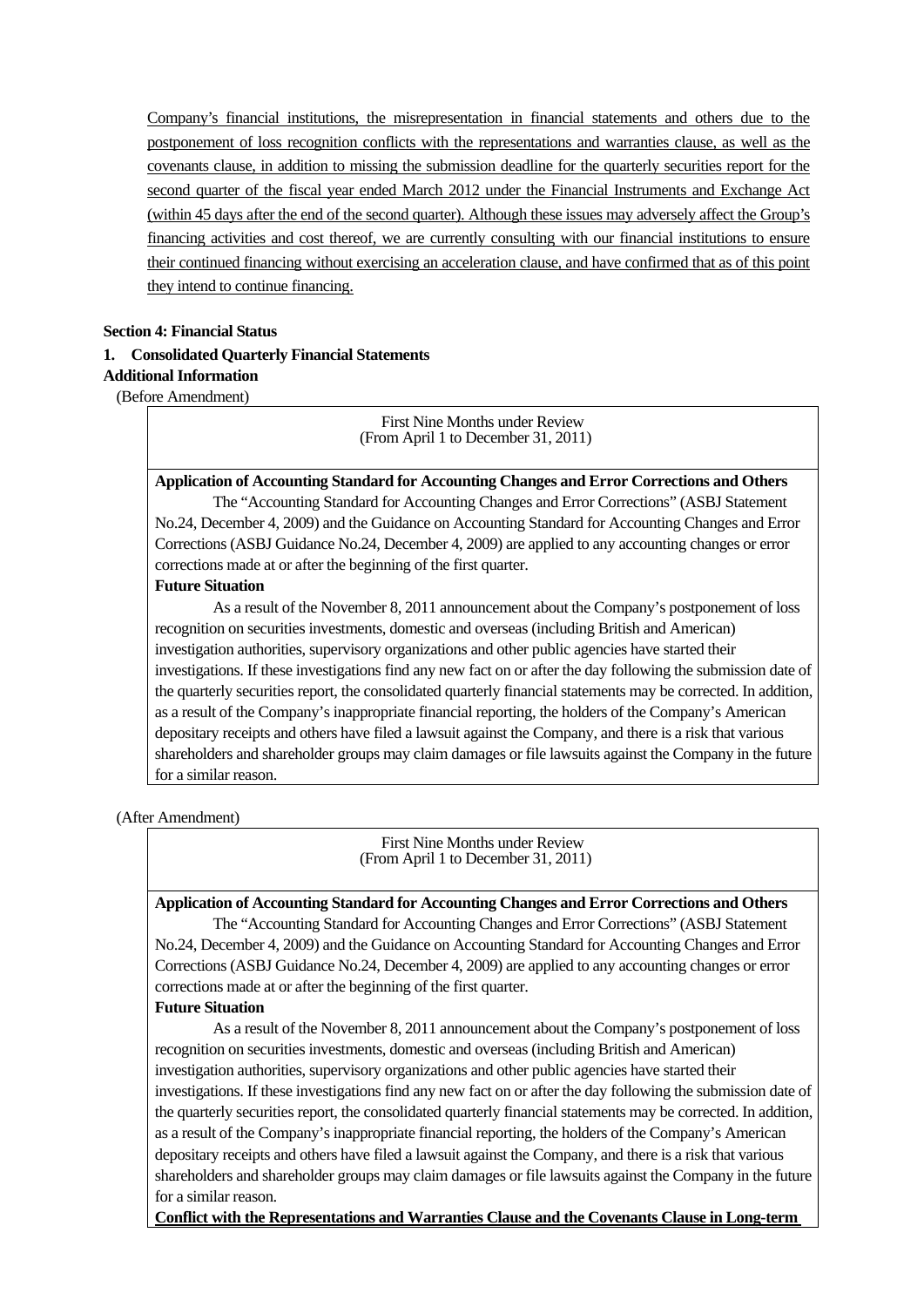#### **Loan Agreements**

 In terms of the ¥320,000 million long-term loans as part of the loans payable to the Company's financial institutions, the misrepresentation in financial statements and others due to postponing recognition of losses conflicts with the representations and warranties clause, as well as the covenants clause, as stated in "Future Situation" above, in addition to missing the submission deadline of the quarterly securities report for the second quarter of the fiscal year ended March 2012 under the Financial Instruments and Exchange Act (within 45 days after the end of the second quarter).

 We are currently consulting with our financial institutions to ensure their continued financing without exercising an acceleration clause, and have confirmed that as of this point they intend to continue financing.

[3] Amendment to the Annual Securities Report for the Fiscal Year ended March 2012 (144<sup>th</sup> Term)

#### **Part 1: Corporate Information**

#### **Section 2: Business Situation**

#### **4. Business Risks**

(Before Amendment)

(7) Risks Associated with Past Postponing of Recognition of Losses

At present, there is a case pending against the Company at the Tokyo District Court for breaches of the Securities and Exchange Act and the Financial Instruments and Exchange Act, and consequently the Olympus Group's business performances and financial position may be adversely impacted depending upon the results of such proceedings. The proceedings are the result of the Company's postponing of recognition of losses on securities investments, etc. since around the 1990s, and the Company's use, by means such as going through multiple funds, of both the fees paid to financial advisors and funds to buy back preferred stock in relation to the acquisition of Gyrus Group PLC, as well as the acquisition funds of three domestic companies (Altis Co., Ltd., NEWS CHEF, Inc. and Humalabo Co., Ltd.), partly to resolve unrealized losses on investment securities by such postponing of the recognition of these losses.

Furthermore, as a result of inappropriate financial reporting by the Company, holders of its shares, etc. have filed a lawsuit against the Company, and there is a risk that various shareholders and shareholder groups may claim damages or file lawsuits against the Company in the future for a similar reason, which may adversely affect the Group's business performances and financial position.

As far as financial aspects are concerned, please note we can expect continued financing from our financial institutions. If any loans from these financial institutions conflict with the representations and warranties or covenants clauses, we will consult with concerned parties for continued financing.

(After Amendment)

(7) Risks Associated with Past Postponement of Loss Recognition

At present, there is a case pending against the Company at the Tokyo District Court for breaches of the Securities and Exchange Act and the Financial Instruments and Exchange Act, and consequently the Olympus Group's business performances and financial position may be adversely impacted depending upon the results of such proceedings. The proceedings are the result of the Company's postponing of recognition of losses on securities investments, etc. since around the 1990s, and the Company's use, by means such as going through multiple funds, of both the fees paid to financial advisors and funds to buy back preferred stock in relation to the acquisition of Gyrus Group PLC, as well as the acquisition funds of three domestic companies (Altis Co., Ltd., NEWS CHEF, Inc. and Humalabo Co., Ltd.), partly to resolve unrealized losses on investment securities by such postponing of the recognition of these losses.

Furthermore, as a result of inappropriate financial reporting by the Company, holders of its shares, etc. have filed a lawsuit against the Company, and there is a risk that various shareholders and shareholder groups may claim damages or file lawsuits against the Company in the future for a similar reason, which may adversely affect the Group's business performances and financial position.

Please note that in terms of the ¥320,000 million long-term loans as part of loans payable to the Company's financial institutions, the misrepresentation in financial statements and others due to the postponement of loss recognition conflicts with the representations and warranties clause, as well as the covenants clause, in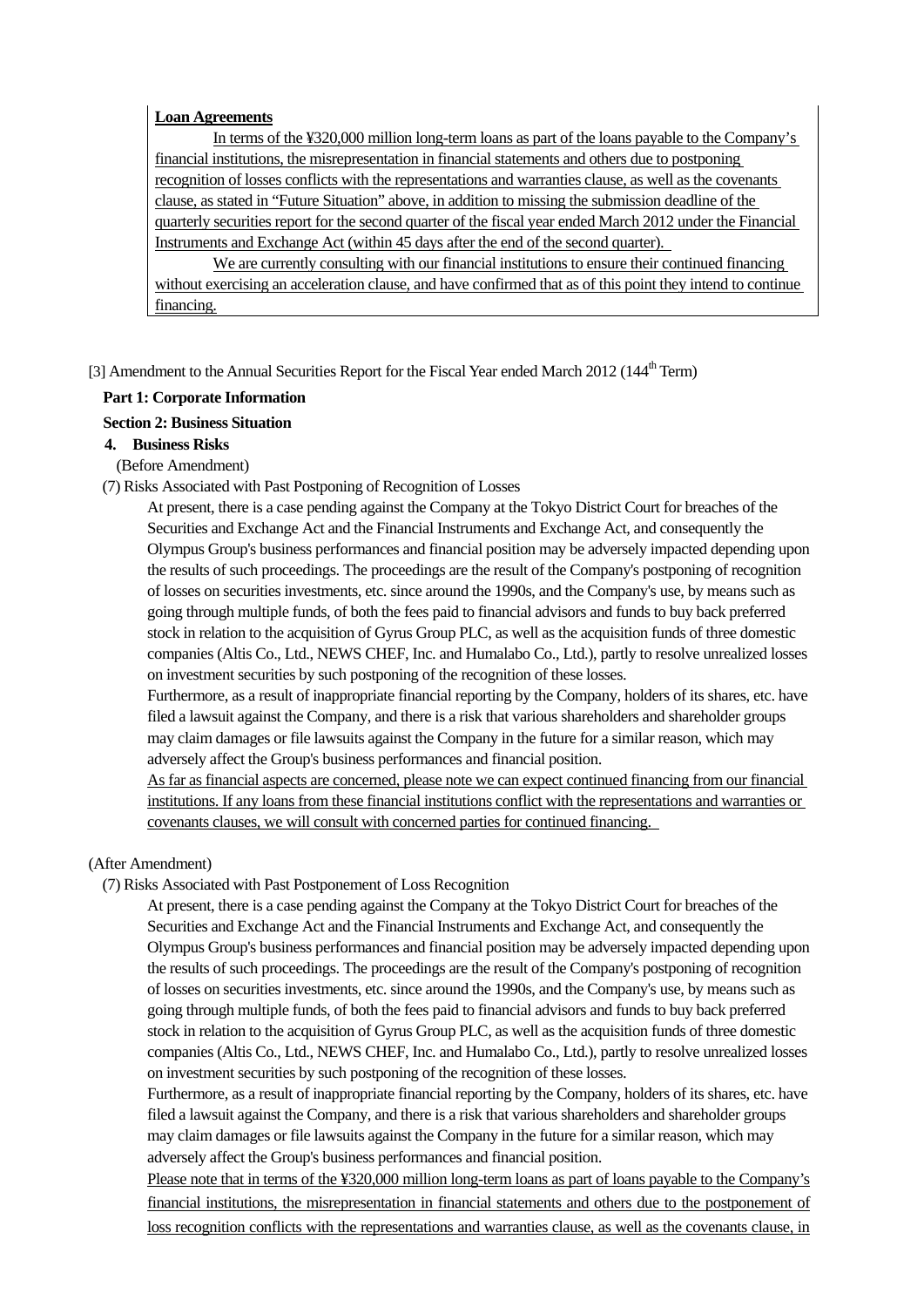addition to missing the submission deadline of the quarterly securities report for the second quarter of the fiscal year ended March 2012 under the Financial Instruments and Exchange Act (within 45 days after the end of the second quarter). Although these issues may adversely affect the Group's financing activities and cost thereof, we are currently consulting with our financial institutions to ensure their continued financing without exercising the acceleration clause, and have confirmed that as of this point they intend to continue financing.

## **Section 5: Financial Status**

**1. Consolidated Financial Statements** 

## **(1) Consolidated Financial Statements**

## **Additional Information**

## (Before Amendment)

- 1. Application of Accounting Standard for Accounting Changes and Error Corrections and Others The "Accounting Standard for Accounting Changes and Error Corrections" (ASBJ Statement No.24, December 4, 2009) and the Guidance on Accounting Standard for Accounting Changes and Error Corrections (ASBJ Guidance No.24, December 4, 2009) are applied to any accounting changes or error corrections made at or after the beginning of the fiscal year under review.
- 2. Future Situation

As a result of the November 8, 2011 announcement on the Company's postponing of recognition of losses on securities investments, domestic and overseas (including British and American) investigation authorities, supervisory organizations and other public agencies have started their investigations. If these investigations find any new facts, the consolidated financial statements may be corrected. As a consequence of the Company's inappropriate financial reporting, there is currently a case pending against the Company at Tokyo District Court for breaches of the Securities and Exchange Act and the Financial Instruments and Exchange Act. Furthermore, as a result of inappropriate financial reporting by the Company, holders of its shares, etc. have filed a lawsuit against the Company, and there is a risk that various shareholders and shareholder groups may claim damages or file lawsuits against the Company in the future for a similar reason.

## (After Amendment)

- 1. Application of Accounting Standard for Accounting Changes and Error Corrections and Others The "Accounting Standard for Accounting Changes and Error Corrections" (ASBJ Statement No.24, December 4, 2009) and the Guidance on Accounting Standard for Accounting Changes and Error Corrections (ASBJ Guidance No.24, December 4, 2009) are applied to any accounting changes or error corrections made at or after the beginning of the fiscal year under review.
- 2. Future Situation

As a result of the November 8, 2011 announcement on the Company's postponing of recognition of losses on securities investments, domestic and overseas (including British and American) investigation authorities, supervisory organizations and other public agencies have started their investigations. If these investigations find any new facts, the consolidated financial statements may be corrected. As a consequence of the Company's inappropriate financial reporting, there is currently a case pending against the Company at Tokyo District Court for breaches of the Securities and Exchange Act and the Financial Instruments and Exchange Act. Furthermore, as a result of inappropriate financial reporting by the Company, holders of its shares, etc. have filed a lawsuit against the Company, and there is a risk that various shareholders and shareholder groups may claim damages or file lawsuits against the Company in the future for a similar reason.

3. Conflict with the Representations and Warranties Clause and the Covenants Clause in Long-term Loan Agreements

In terms of the ¥320,000 million long-term loans as part of the loans payable to the Company's financial institutions, the misrepresentation in financial statements and others due to the postponing of recognition of losses conflicts with the representations and warranties clause as well as the covenants clause, as stated in "2. Future Situation" above, in addition to the fact that we missed the submission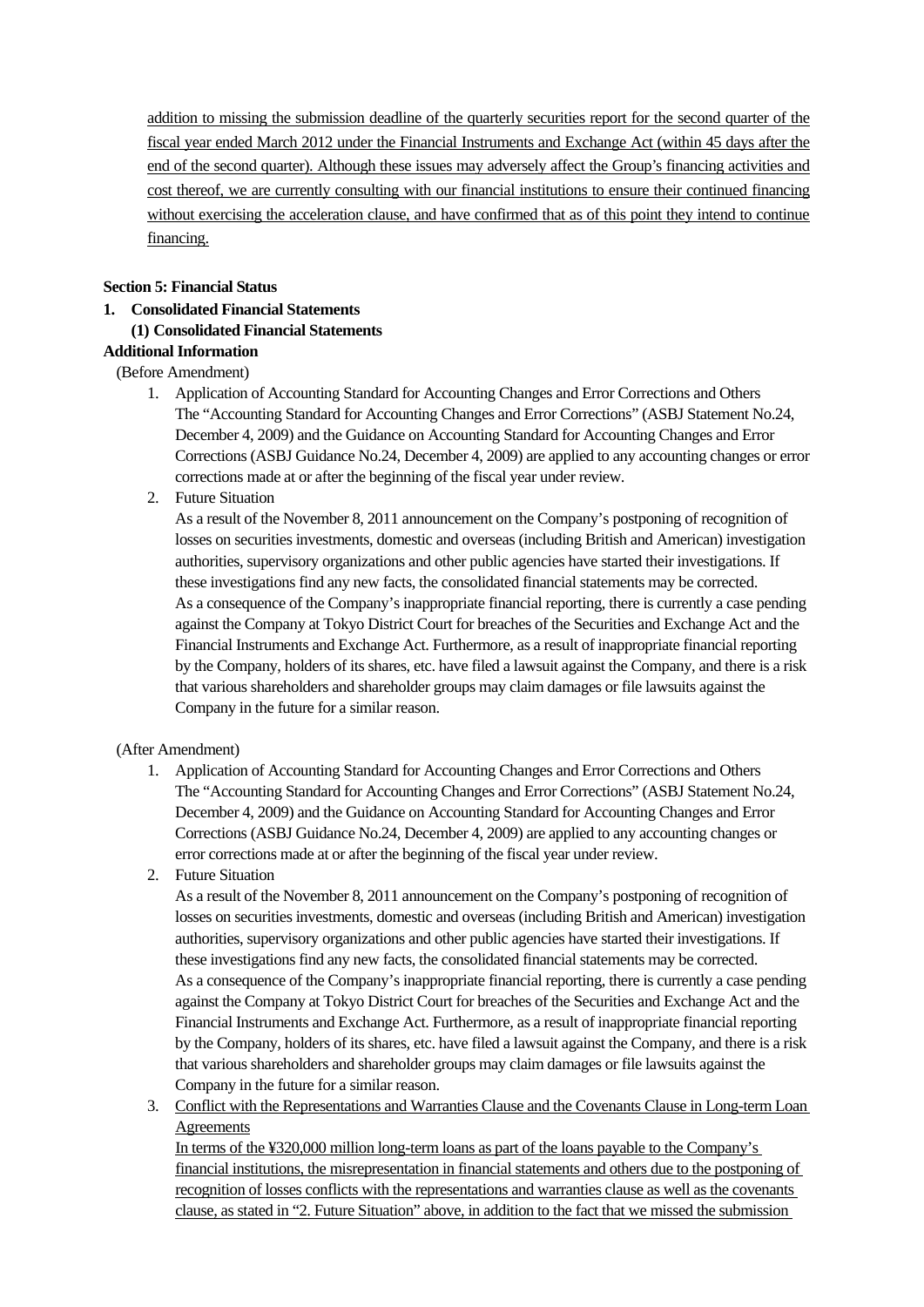deadline of the quarterly securities report for the second quarter of the fiscal year ended March 2012 under the Financial Instruments and Exchange Act (within 45 days after the end of the second quarter). We are currently consulting with our financial institutions to ensure their continued financing without exercising the acceleration clause, and we have confirmed that as of now they intend to continue financing.

## **2. Financial Statements**

## **(1) Financial Statements**

#### **Additional Information**

(Before Amendment)

- 1. Application of Accounting Standard for Accounting Changes and Error Corrections and Others The "Accounting Standard for Accounting Changes and Error Corrections" (ASBJ Statement No.24, December 4, 2009) and the Guidance on Accounting Standard for Accounting Changes and Error Corrections (ASBJ Guidance No.24, December 4, 2009) are applied to any accounting changes or error corrections made at or after the beginning of the fiscal year under review.
- 2. Future Situation

As a result of the November 8, 2011 announcement about the Company's postponement of loss recognition on securities investments, domestic and overseas (including British and American) investigation authorities, supervisory organizations and other public agencies have started their investigations. If these investigations find any new facts, the financial statements may be corrected. As a consequence of the Company's inappropriate financial reporting, there is currently a case pending against the Company at Tokyo District Court for breaches of the Securities and Exchange Act and the Financial Instruments and Exchange Act. Furthermore, as a result of inappropriate financial reporting by the Company, holders of its shares, etc. have filed a lawsuit against the Company, and there is a risk that various shareholders and shareholder groups may claim damages or file lawsuits against the Company in the future for a similar reason.

## (After Amendment)

- 1. Application of Accounting Standard for Accounting Changes and Error Corrections and Others The "Accounting Standard for Accounting Changes and Error Corrections" (ASBJ Statement No.24, December 4, 2009) and the Guidance on Accounting Standard for Accounting Changes and Error Corrections (ASBJ Guidance No.24, December 4, 2009) are applied to any accounting changes or error corrections made at or after the beginning of the fiscal year under review.
- 2. Future Situation

As a result of the November 8, 2011 announcement about the Company's postponement of loss recognition on securities investments, domestic and overseas (including British and American) investigation authorities, supervisory organizations and other public agencies have started their investigations. If these investigations find any new facts, the financial statements may be corrected. As a consequence of the Company's inappropriate financial reporting, there is currently a case pending against the Company at Tokyo District Court for breaches of the Securities and Exchange Act and the Financial Instruments and Exchange Act. Furthermore, as a result of inappropriate financial reporting by the Company, holders of its shares, etc. have filed a lawsuit against the Company, and there is a risk that various shareholders and shareholder groups may claim damages or file lawsuits against the Company in the future for a similar reason.

3. Conflict with the Representations and Warranties Clause and the Covenants Clause in Long-term Loan Agreements

In terms of the ¥320,000 million long-term loans as part of the loans payable to the Company's financial institutions, the misrepresentation in financial statements and others due to the postponing of recognition of losses conflicts with the representations and warranties clause as well as the covenants clause, as stated in "2. Future Situation" above, in addition to missing the submission deadline of the quarterly securities report for the second quarter of the fiscal year ended March 2012 under the Financial Instruments and Exchange Act (within 45 days after the end of the second quarter). We are currently consulting with our financial institutions to ensure their continued financing without